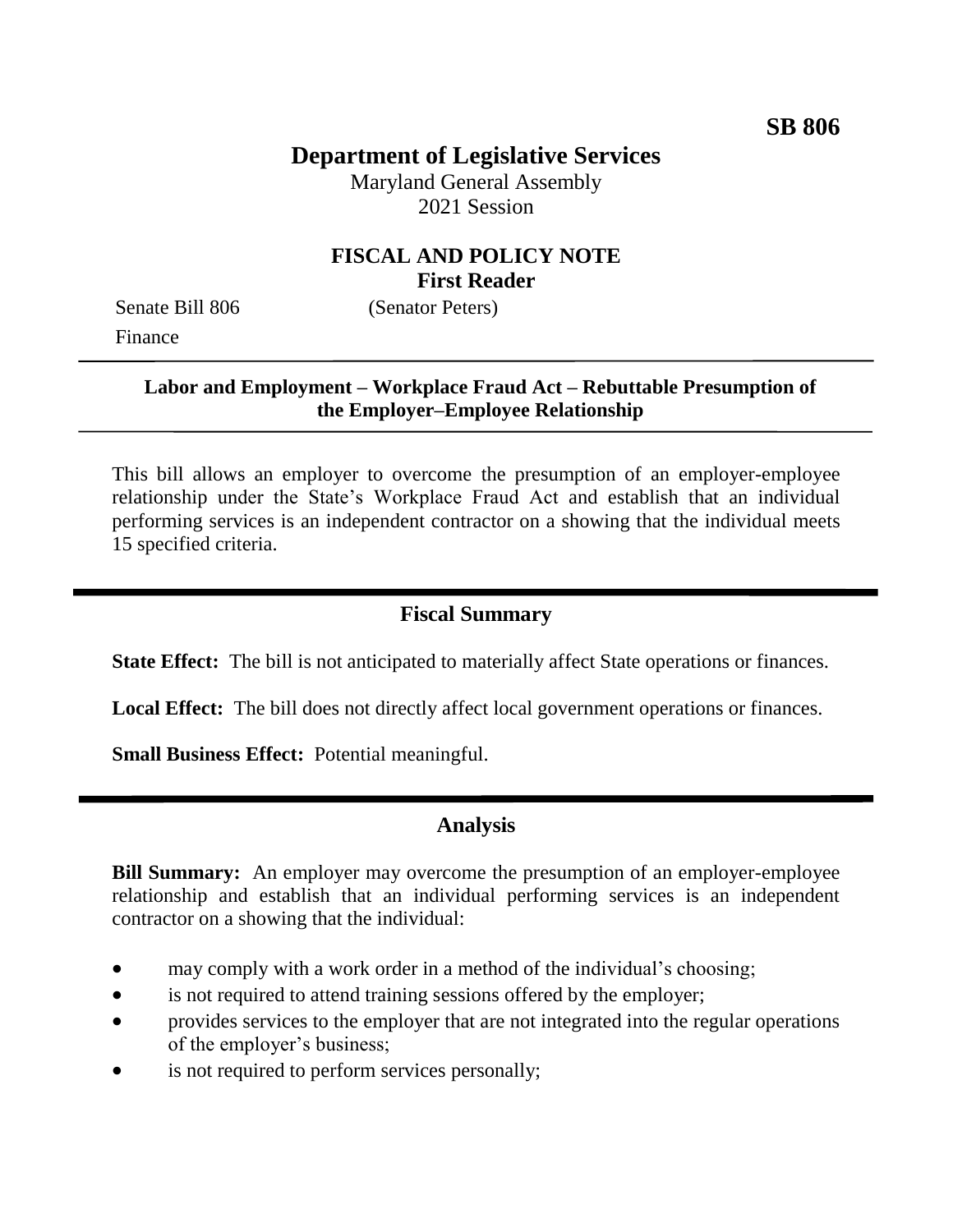- hires and supervises others under a contract under which the individual agrees to provide material and labor and is responsible only for a result;
- does not necessarily have a continuing relationship with a person for whom work is performed;
- is free to work when and for whom the individual chooses;
- may accomplish the work assigned in a place other than the employer's workplace;
- is not required to file regular status reports;
- is paid according to when a particular job is completed rather than by an hourly, weekly, or monthly schedule;
- determines the price of the service to be performed;
- provides equipment necessary to complete work;
- may realize a profit or suffer a loss as a result of services rendered;
- is free to work for more than one firm at a time: and
- makes services available to the general public.

**Current Law:** Chapter 188 of 2009 (the Workplace Fraud Act) established, for the purpose of enforcement only, a presumption that work performed by an individual paid by an employer creates an employer-employee relationship, subject to specified exemptions. It prohibits construction companies and landscaping businesses from failing to properly classify an individual as an employee and establishes investigation procedures and penalties for noncompliance.

The "ABC test" incorporated in the Workplace Fraud Act is used by the Maryland Department of Labor (MDL) to establish whether an employer-employee relationship exists for the purpose of determining whether an employee has been misclassified under the Act. While only used to detect workplace fraud in the specified industries, MDL is required to use the ABC test in determining whether an individual is an employee in any industry for the purpose of determining whether the employer should pay unemployment insurance for the individual. The ABC test has three components, all of which must be met to establish that an individual is an independent contractor and not an employee:

- A. the individual is free from control and direction over his or her performance both in fact and under the contract (Alone);
- B. the individual customarily is engaged in an independent business or occupation (Business); and
- C. the work performed is outside the usual course of business, or outside the place of business, of the person for whom work is performed (Control).